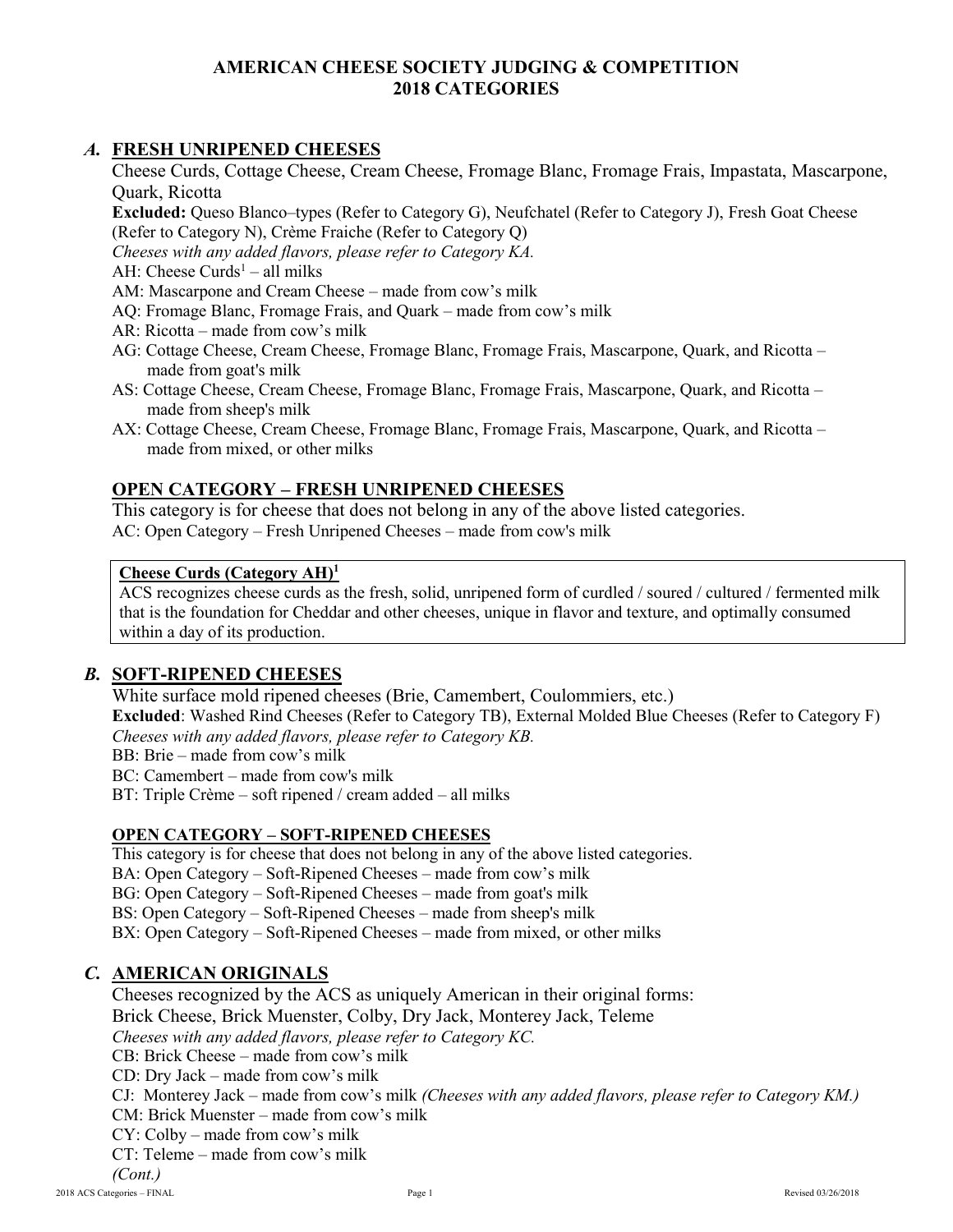## *ORIGINAL RECIPE / OPEN CATEGORY*

This category is for cheese that does not belong in any of the above listed categories. Cheesemakers will be asked for a brief explanation of what differentiates their entry.

Cheeses recognized by the ACS as:

- Unique in their recipe and formulation
- Different from other acknowledged recipes for cheese types
- Created with a combination of at least THREE of the following elements that causes it to be globally new and unique from all other cheese types:
	- o **RECIPE** Measurable amount of any or all of these: pH, vat time, moisture, acidity, treatment of the curd, use of whey or other manipulation of the raw materials of milk or culture or starter agent or salting, brining, rind formation, use of whey, or pressing that adds an obvious difference to an existing recipe or is completely new from all other cheese recipes.
	- o **TEXTURE** Noticeable and desirable cheese texture qualities with an obvious tactile or mouth feel sensation.
	- o **COMBINATION OF TWO OR MORE CHEESES OR TWO OR MORE MILKS** Must be dairy milk (not soy or almond or other non-animal source).
	- o **APPEARANCE/ RIND DEVELOPMENT** –The creation of enhanced cheese surface or rind development that alters the cheese appearance, flavor or texture and contributes to its uniqueness as an original recipe cheese.
	- o **FLAVOR** Obvious profile of a specific flavor or combination of flavors not available in other cheese.
	- o **NON-DAIRY INGREDIENTS** The addition of flavor agents or ingredients that contributes to the uniqueness of the cheese as an original recipe cheese. The use of ingredients and flavor agents other than the commonly used herbs, seasoning, peppercorns, hot peppers, fruits and liquids in support of creative cheese making is strongly encouraged.

CC: Original Recipe / Open Category – made from cow's milk

CG: Original Recipe / Open Category – made from goat's milk

CS: Original Recipe / Open Category – made from sheep's milk

CX: Original Recipe / Open Category – made from mixed or other milks

## *D.* **AMERICAN MADE / INTERNATIONAL STYLE**

Cheese modeled after or based on recipes for established European or other international types or styles (Abondance, Beaufort, Butterkase, Caerphilly, English Territorials, Gruyere, Juustoleipa, Monastery, Port Salut-styles, etc.)

*Cheeses with a washed rind please refer to Category T.*

*Cheeses with any added flavors, including Leyden, please refer to Category KD.*

**Excluded:** all Cheddars (Refer to Category E), all Hispanic/Portuguese-style (Refer to Category G), all Italianstyle Pasta Filata types, Grating types and Mozzarella types (Refer to Category H), all Feta (Refer to Category I) DD: Dutch-style (Gouda, Edam, etc.) – all milks

DE: Emmental-style with Eye Formation (Swiss, Baby Swiss, Blocks, Wheels, etc.) – made from cow's milk *ALLOWED: Cheesemakers producing traditional Emmental wheels (180 lb. approx.) are permitted to submit cuts from original wheels. Entries cut from original wheels must weigh a minimum of 22 lbs.*

*NOT ALLOWED: Emmental wheels, blocks, or cuts that have been plugged, cored, or otherwise visibly sampled prior to entry.*

## **OPEN CATEGORY – AMERICAN MADE/INTERNATIONAL STYLE**

This category is for cheese that does not belong in any of the above listed categories.

DC: Open Category – American Made/International Style – made from cow's milk

DG: Open Category – American Made/International Style – made from goat's milk

DS: Open Category – American Made/International Style – made from sheep's milk

DX: Open Category – American Made/International Style – made from mixed, or other milks

## *E.* **CHEDDARS**

All Cheddars – all milks – Based on age at time of Judging  $&$  Competition.

*Cheeses with any added flavors, please refer to Category KE.*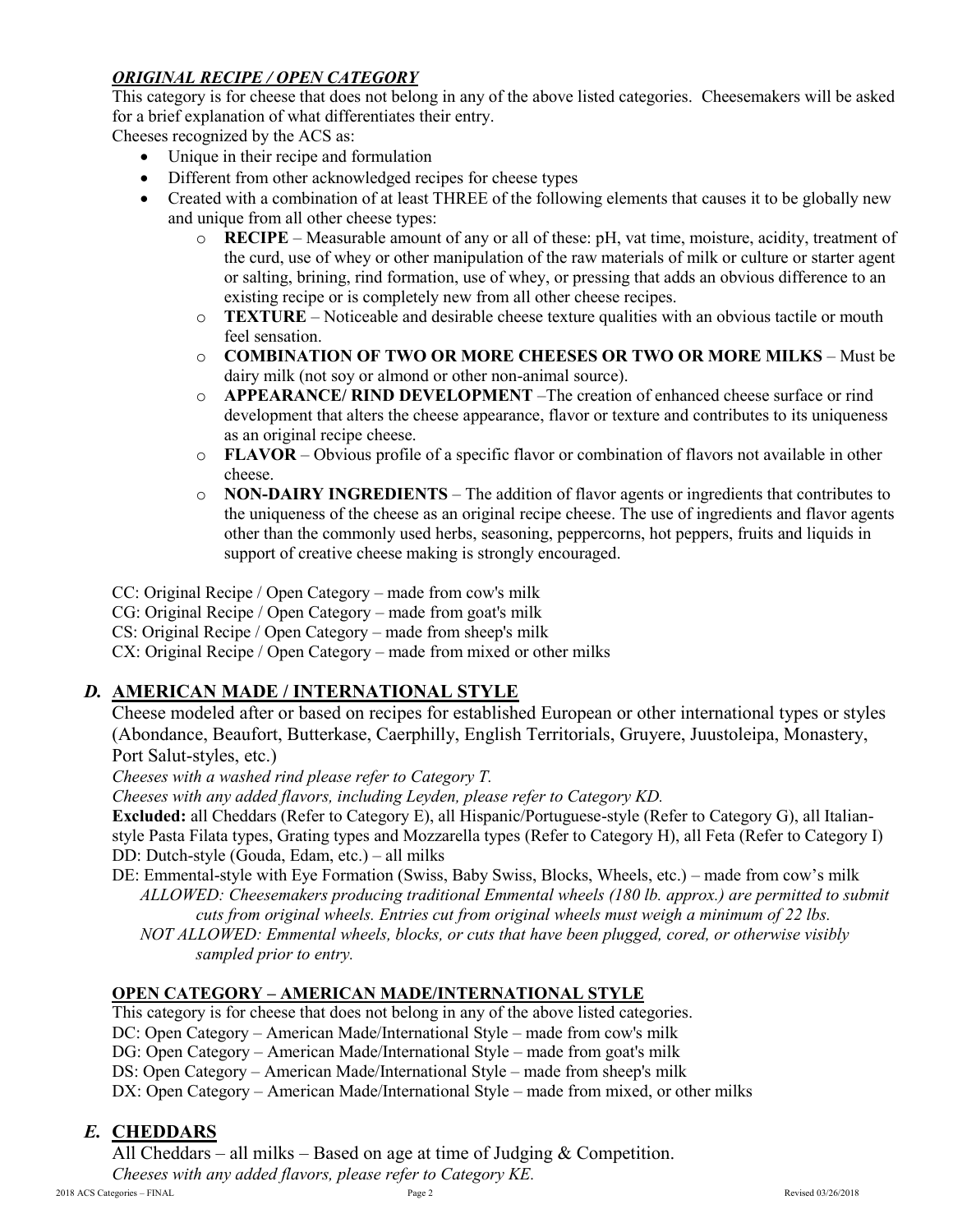EA: Aged Cheddar – aged 13 months through 23 months – all milks

EC: Cheddar – aged through 12 months – made from cow's milk

- EG: Cheddar aged through 12 months made from goat's, sheep's, buffalo's, mixed, or other milk
- EX: Mature Cheddar aged 24 months through 47 months all milks

EE: Mature Cheddar – aged 48 or more months – all milks

EW: Cheddar wrapped in cloth, linen – aged through 12 months – all milks

EB: Cheddar wrapped in cloth, linen – aged 13 or more months – all milks

### *F.* **BLUE MOLD CHEESES**

All cheeses ripened with *Penicillium roqueforti or glaucum Blue Mold Cheeses with Flavor Added (Refer to Category KC)*

#### **RINDLESS BLUE–VEINED CHEESE**

Defined as having no additional rind or coating on the external face of the cheese (Roquefort-style, Danish Bluestyle, etc.).

FC: Rindless Blue-veined – made from cow's milk

FG: Rindless Blue-veined – made from goat's milk

FS: Rindless Blue-veined – made from sheep's milk

FX: Rindless Blue-veined – made from mixed, or other milks

### **BLUE–VEINED CHEESES WITH RIND OR EXTERNAL COATING**

Defined as a fully developed rind growth different from the naturally occurring blue (Bleu de Gex, Bingham Hill Rustic Blue, etc.). The rind can include white mold (soft ripened mold/*Penicillium candidum*; Cambozola, etc.) External Coatings include non-mold coatings such as nettles, ash, herbs, leaves, spices, crust, cloth, oils, etc.

FK: Blue-veined with a rind or external coating – made from cow's milk

FL: Blue-veined with a rind or external coating – made from goat's milk

FM: Blue-veined with a rind or external coating – made from sheep's milk

FZ: Blue-veined with a rind or external coating – made from mixed, or other milks

#### **EXTERNAL BLUE–MOLDED/RINDED CHEESES**

Cheeses having **NO INTERNAL BLUE VEINING** but which DO have a rind, covering or crust made of BLUE MOLD which is completely different and separate from the cheese paste (Hubbardston Blue, Montbriac, etc.) FE: External Blue-molded cheeses – all milks

#### *G.* **HISPANIC & PORTUGUESE STYLE CHEESES**

Cheeses made in the Americas based on the recipes of the Central and South American, Cuban,

Hispanic, Latino, Mexican, and Portuguese communities.

*Cheeses with any added flavors, please refer to Category KG.*

GA: Ripened, Aged over 90 days (Anejo, Cincho, Cotija, Flamingo Bolla, Prato) – all milks

- GC: Fresh, Unripened (Acoreano, Freir, Queijo Blanco, Queso Andino, Queso Blanco, Queso Campesino, Queso Crema, Queso de Puna, Queso Fresco) – all milks
- GM: Cooking Hispanic Cheeses intended to be consumed heated or melted (Chihuahua, Para Freir, Quesadilla, Quesillo, etc.) – all milks **NOTE – All entries in this category will be cooked for judging.**

## *H.* **ITALIAN TYPE CHEESES**

**Excluded:** Crescenza, Mascarpone, and Ricotta (Refer to Category A), Blue Cheeses (Refer to Category F), Smoked Cheeses (Refer to Category L), Washed Rind Cheeses (Refer to Category T) *Cheeses with any added flavors, please refer to Category K.*

- HA: Grating types (Aged Asiago, Domestic Parmesan, Grana, Reggianito, Sardo) all milks Romano made *only* from cow's or goat's milk (for sheep milk Romano please refer to Category OU)
- HD: Traditional Regional Italian Cheeses (including but not limited to: Mezzo Secco, Asiago Piccante and Fresca, Piave, Montasio, Caciotta, Bra, Ragusano, Fontina, Fontal, Toma, Robiola Natural Rind, etc.) – all milks **PLEASE NOTE:** If using an original (new) name but following a traditional recipe, cheesemaker must identify cheese of origin in the comment field.

HP: Pasta Filata types (Provolone, Caciocavallo) – all milks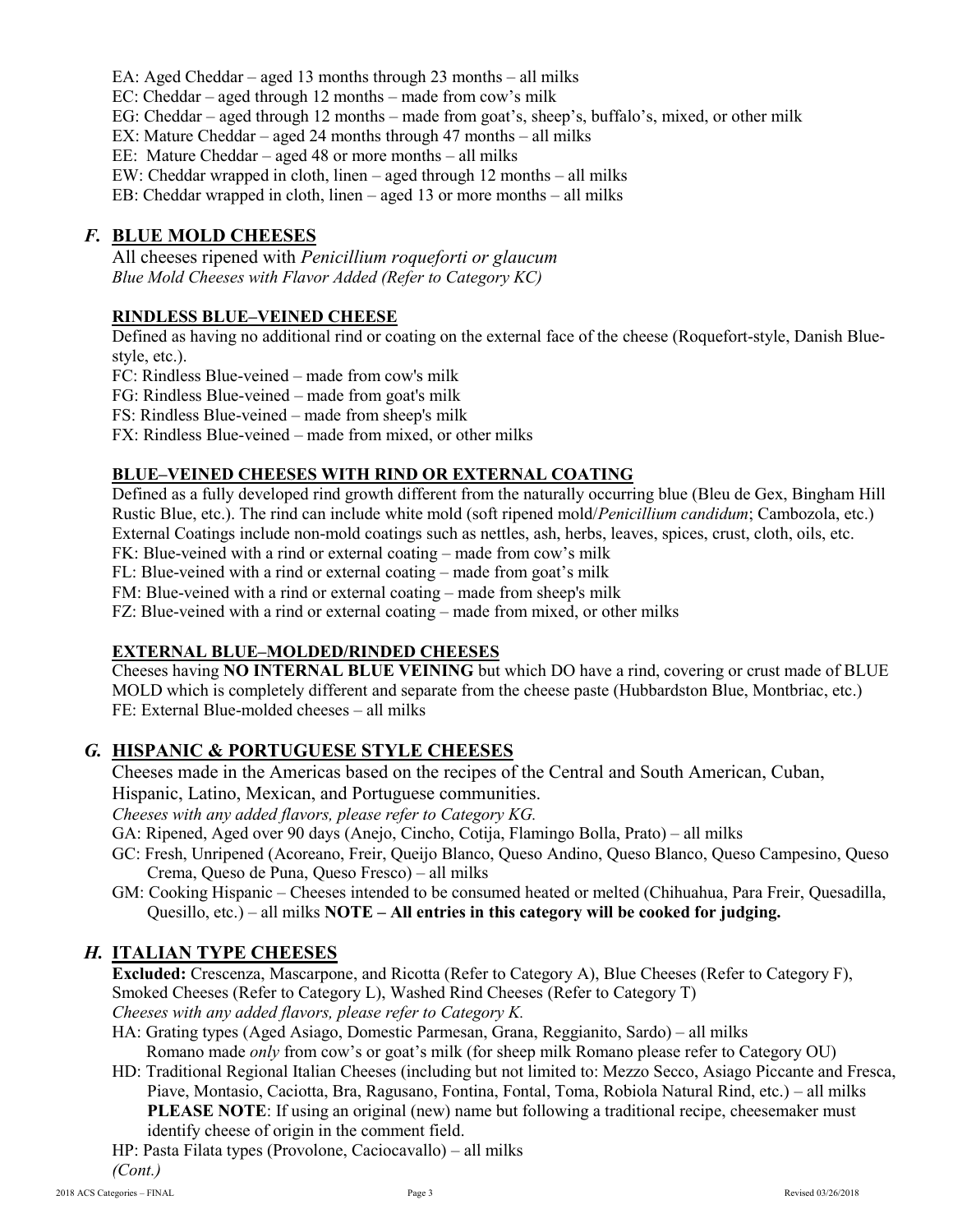HM: Mozzarella types (Brick, Scamorza, String Cheese) – all milks

HY: Fresh Mozzarella – 8 oz. or More (Balls or Shapes) – all milks

**PLEASE NOTE:** Sizes listed in HY refer to the size of the individual mozzarella ball, not the weight of the package.

HZ: Fresh Mozzarella – Under 8 oz. (Ovalini, Bocconcini, Ciliegine sizes) – all milks

**PLEASE NOTE:** Sizes listed in HZ refer to the size of the individual mozzarella ball, not the weight of the package.

HB: Burrata – Fresh mozzarella encasing a distinctly separate core made from softer curd and cream, or other soft cheese – all milks

# *I.* **FETA CHEESES**

*Cheeses with any added flavors, please refer to Category KI.*

IC: Feta – made from cow's milk

IG: Feta – made from goat's milk

IS: Feta – made from sheep's milk

IX: Feta – made from mixed, or other milks

# *J.* **LOW FAT / LOW SALT CHEESES**

## *Each cheese entry must be labeled with one of the following terms:*

- Fat-Free: less than 0.5 grams fat per labeled serving size & no added fat or oil
- *Low Fat*: maximum 3 grams total fat per serving for serving size if serving size is more than 30 grams or 2 tablespoons; and 3 grams of fat or less per 50 grams of product if serving size is less than 30 grams or less than 2 tablespoons.
- *Light or Lite*: if less than 50% of calories come from fat the cheese label must show a 33.3% reduction of calories than referenced amount or 50% reduction in fat. If more than 50% of calories come from fat, the cheese labels must show a minimum of 50% reduction of fat per reference amount.
- *Reduced Fat***:** minimum 25% reduction in total fat per referenced amount. *Source: U.S. Nutrition Labeling & Education Act - Nov., 1990*

*Cheeses with any added flavors, please refer to Category KJ.*

JL: Fat Free and Low Fat cheeses – *Limited to cheeses with 3 grams or less total fat per serving size* – all milks

JR: Light/Lite and Reduced Fat cheeses – *Limited to cheeses with 25 – 50% reduction of fat per serving size* when 50% of calories in the serving size come from fat – all milks

# *K.* **FLAVORED CHEESES, BUTTER, AND CULTURED DAIRY PRODUCTS**

Cheeses, butters, and cultured dairy products containing ingredients distinct from, and not included in, the dairy process itself. Ingredients are either blended internally or applied externally for the purpose of adding additional flavors not found in those dairy products themselves.

*Entries are judged on the quality of the base cheese or dairy product and the complementary balance of its added flavors.*

**Excluded:** Smoked Cheeses (please refer to Category L)

- KA: Fresh Unripened Cheese with Flavor Added (Cream Cheese, Fromage Blanc, Fromage Frais, Impastata, Quark, etc.) – all milks
- KL: Cheese Curds with Flavor Added all milks
- KB: Soft-Ripened with Flavor Added all milks
- KD: International-Style with Flavor Added all milks
- KE: Cheddar with Flavor Added all milks
- KF: Farmstead Cheese with Flavor Added (must conform to all guidelines in Category M) all milks
- KG: Hispanic-Style with Flavor Added all milks
- KI: Feta with Flavor Added all milks
- KJ: Reduced Fat Cheese with Flavor Added all milks
- KK: Rubbed-Rind Cheese with added flavor ingredients rubbed or applied on the *exterior surface of the cheese only*. (Washed-Rind cheeses, please refer to Category T.) – all milks
- KM: Monterey Jack with Flavor Added all milks
- KN: Fresh Goat Cheese with Flavor Added aged under 30 days 100% goat's milk

KO: Sheep Cheese with Flavor Added – 100% sheep's milk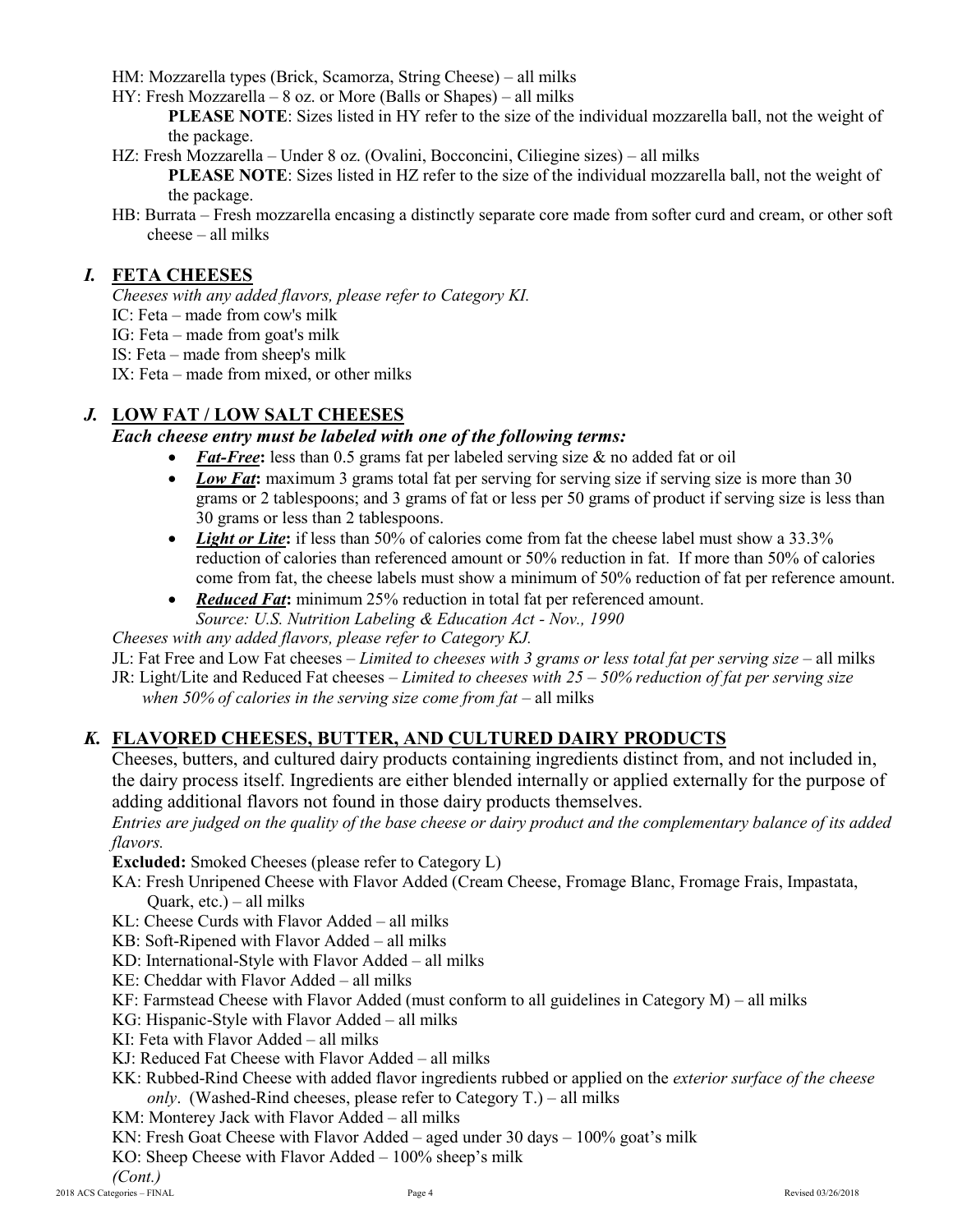KQ: Yogurt and Cultured Products with Flavor Added (Set yogurts, Greek-style, dips, etc.) – all milks KV: Yogurt and Cultured Products with Flavor Added (Drinkable, pourable, smoothie, etc.) – all milks KR: Butter with Flavor Added – all milks

## KS: Cold-Pack and Club Cheeses with Flavor Added – with a maximum moisture of 42% – all milks

# **OPEN CATEGORY – FLAVOR ADDED**

This category is for cheese that does not belong in any of the above listed categories. **Excluded:** Pasteurized Process Cheese of any kind KC: Open Category - Cheeses with Flavor Added – all milks and mixed milks

# *L.* **SMOKED CHEESES**

### *Information about the smoke source (i.e. natural and/or smoke flavorings) must accompany each cheese entry.*

LM: Smoked Italian Styles (Mozzarella, Scamorza, Bocconcini, Ovalini, etc.) – all milks LD: Smoked Cheddars – all milks

# **OPEN CATEGORY – SMOKED CHEESES**

This category is for cheese that does not belong in any of the above listed categories. LC: Open Category – Smoked Cheeses – made from cow's milk LG: Open Category – Smoked Cheeses – made from goat's milk milk LS: Open Category – Smoked Cheeses – made from sheep's milk LX: Open Category – Smoked Cheeses – made from mixed, or other milks

# *M.* **FARMSTEAD CHEESES**

In order for a cheese to be classified as "farmstead," as defined by the American Cheese Society, the cheese must be made with milk from the farmer's own herd, or flock, on the farm where the animals are raised. Milk used in the production of farmstead cheeses may not be obtained from any outside source. Farmstead cheeses may be made from all types of milk. *Cheeses with any added flavors, please refer to Category KF.*

## **Limited to cheeses and fermented milk products produced with:**

- Milk obtained solely from the farmer's own herds/flocks on the farm where the animals are raised
- Care and attention given to the purity, quality, and flavor of the milk
- Production primarily accomplished by hand
- Natural ripening with emphasis on development of characteristic flavor and texture, without the use of shortcuts and techniques to increase yield and shelf life at the expense of quality
- Respect for the traditions and history of cheesemaking regardless of the size of the production

MA: Farmstead Category – Aged less than 60 days – all milks

MC: Farmstead Category – Aged 60 days or more – 39% or higher Moisture – made from cow's milk

ME: Farmstead Category – Aged 60 days or more – Less than 39% Moisture – made from cow's milk

MG: Farmstead Category – Aged 60 days or more – made from goat's milk

MS: Farmstead Category – Aged 60 days or more – made from sheep's milk

MX: Farmstead Category – Aged 60 days or more – made from mixed, or other milks

# *N.* **GOAT'S MILK CHEESES**

Open to all shapes and styles of 100% goat's milk cheeses; based on age at time of Judging & Competition.

**Excluded:** Cheese Curds, Cottage Cheese, Cream Cheese, Fromage Blanc, Fromage Frais, Mascarpone, Quark, and Ricotta

*Cheeses with any added flavors, please refer to Category KN.*

NO: Fresh Rindless Goat's Milk Cheese Aged 0 to 30 Days (black ash coating permitted)

Extruded shape, goat logs, goat cheese in cylinders, buche style, etc.

Fresh goat cheese in containers, cups, tubs, cryovac bags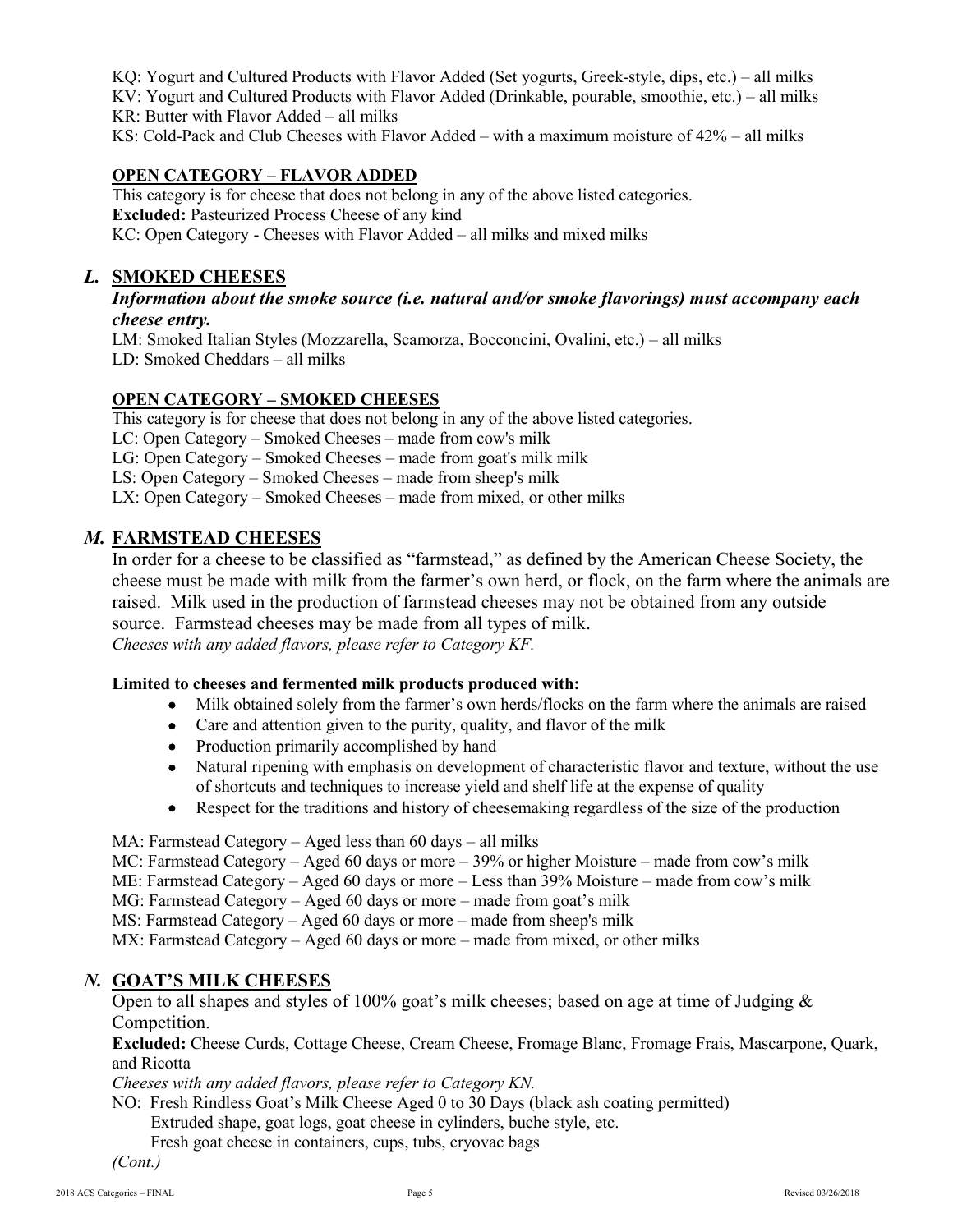- NS: Fresh Goat's Milk Cheese Aged 0 to 30 Days Hand-shaped, formed or molded into pyramid, disc, drum, crottin, basket or other shape (black ash coating permitted)
- NT: Goat's Milk Cheese Aged 31 to 60 Days

NU: Goat's Milk Cheese Aged Over 60 Days

### *O.* **SHEEP'S MILK CHEESES**

Open to all shapes and styles of 100% sheep's milk cheeses; based on age at time of Judging & Competition.

*Cheeses with any added flavors, please refer to Category KO.* OO: Fresh Rindless Sheep's Milk Cheese Aged 0 to 30 Days OT: Sheep's Milk Cheese Aged 31 to 60 Days OU: Sheep's Milk Cheese Aged Over 60 Days

#### *P.* **MARINATED CHEESES**

Entries must identify the type of marinade (olive oil, safflower oil, vinegar, wine, spirits and liqueur, etc., including additional ingredients)

PC: Cheeses Marinated in Liquids and Ingredients – made from cow's milk

PG: Cheeses Marinated in Liquids and Ingredients – made from goat's milk

PS: Cheeses Marinated in Liquids and Ingredients – made from sheep's milk

PX: Cheeses Marinated in Liquids and Ingredients – made from mixed, or other milks

## *Q.* **CULTURED MILK and CREAM PRODUCTS**

Limited to Buttermilk, Yogurt, Sour Cream, Crème Fraiche, Kefir, Labneh, etc.

*Cultured products with any added flavors, please refer to Category KQ.*

*Cultured products made with added oil, please refer to Category P.*

QF: Crème Fraiche and Sour Cream Products – made from cow's milk

QK: Drinkable Cultured Products, Kefir, Drinkable Yogurt, Buttermilk, or other drinkable cultured products – all milks

QL: Labneh, Greek Style Yogurt, and Other Strained Cultured Products – all milks

QY: Yogurts – Plain with NO Additional Ingredients – made from cow's milk

QD: Yogurts – Plain with NO Additional Ingredients – made from goat's milk

QS: Yogurts – Plain with NO Additional Ingredients – made from sheep's milk

QX: Yogurts – Plain with NO Additional Ingredients – made from mixed, or other milks

## *R.* **BUTTERS**

Whey Butter, Salted Butter, Sweet Butter, Cultured Butter, etc.

*Butters with any added flavors, please refer to Category KR.*

RC: Salted Butter with or without cultures – made from cow's milk

RO: Unsalted Butter with or without cultures – made from cow's milk

RM: Butter with or without cultures – made from goat's milk

RS: Butter with or without cultures – made from sheep's milk

RX: Butter with or without cultures – made from mixed, or other milks

## *S.* **COLD-PACK AND CLUB CHEESES**

Produced by grinding and mixing one or more natural cheeses, without the aid of heat and/or emulsifying salts. Cold pack cheese and cheese food, unflavored – Maximum Moisture 42%. *Cheeses with any added flavors, please refer to Categories KA, KC, or KS.* **Excluded:** Pasteurized Process Cheese of any kind. SC: Open Category – Cold-Pack and Club Cheeses – all milks

#### **T. WASHED RIND CHEESES**

Cheeses with a rind or crust washed in salted brine, whey, beer, wine, other alcohol, or grape lees.

*(Cont.)*